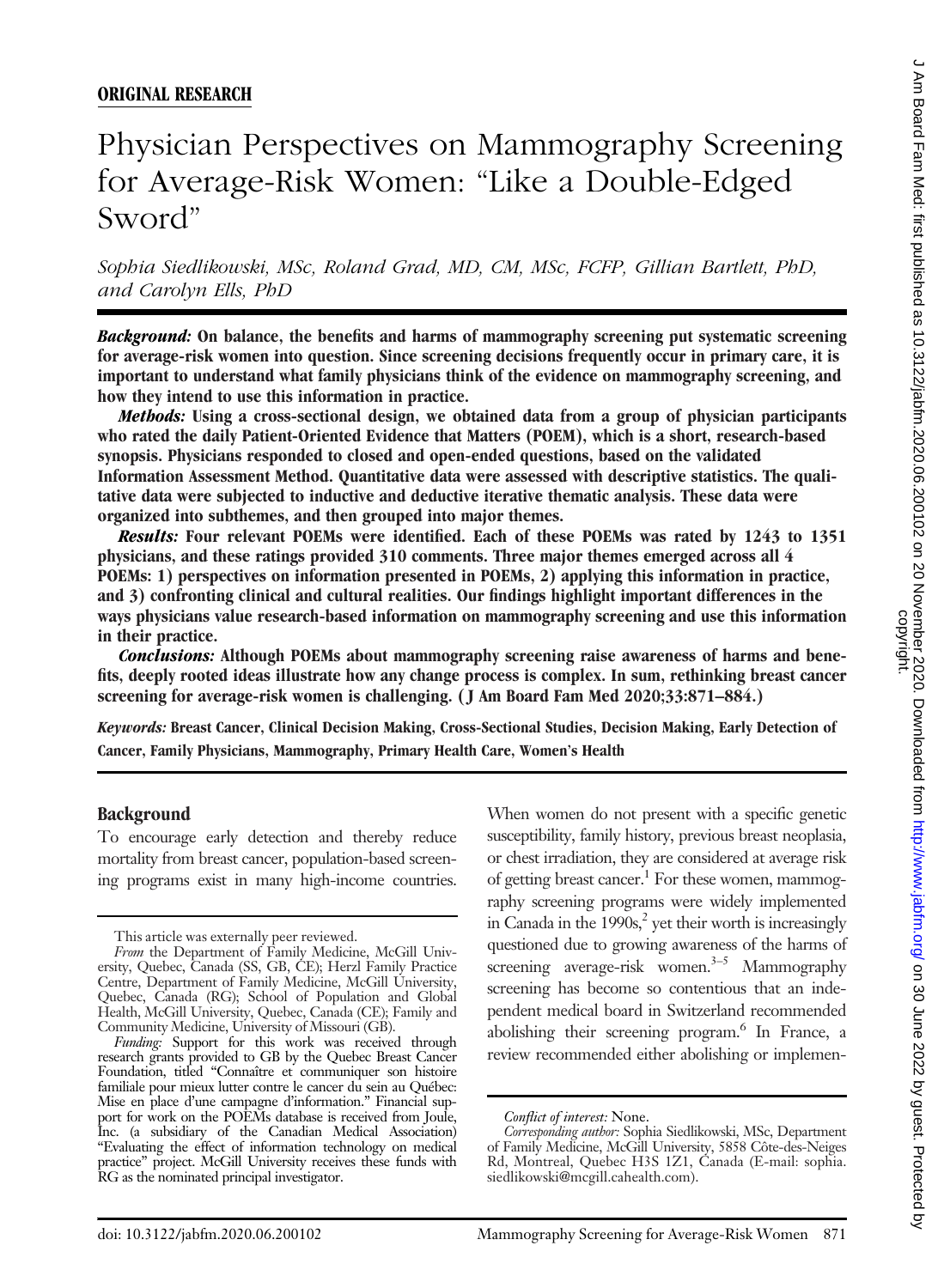ting a reformed version of their current program.<sup>7</sup> In Canada, publicly funded screening programs remain in place in 2020.

While mammography is done in radiology settings, a decision to undertake mammography screening is often made in primary care office practice. It is therefore vital to examine physician perspectives on screening of average-risk women, with respect to the complex literature on the harms and benefits of this test.

Questions about the true benefit of mammography have led to substantial debate. Twenty years after the randomized controlled trials evaluating mammography as a screening tool in Sweden,<sup>8</sup> a follow-up statistical analysis linking the published data from these trials to the Swedish Cancer and Cause of Death Registers found a 15% relative reduction in breast cancer mortality due to regular screening by mammography.<sup>9</sup> Other systematic reviews have, however, nuanced such findings. One Cochrane review of 7 trials that included 600,000 women found that screening likely reduced breastcancer mortality but the magnitude is uncertain because of methodological shortcomings of the included trials.<sup>10</sup> The authors concluded that mammography screening does not clearly do more good than harm, thus underlining important ethical implications for clinical practice.<sup>10</sup> Furthermore, expressing mortality reduction from screening using relative risk results in exaggerated perceptions of the true benefit of screening, which may hinder informed decision making.<sup>11</sup> In 2012, the Independent United Kingdom Panel on Breast Cancer Screening reported the absolute risk reduction in breast cancer mortality due to screening ranged from  $0.05\%$  to  $1\%$ .<sup>12</sup> The number of women who need to be screened to prevent 1 death from breast cancer further illustrates the limited ability of mammography to reduce breast cancer mortality. In women aged 40 to 49, 50 to 59, 60 to 69, and 70 to 74 years, the numbers needed to screen over a median time of 7 years are 1724, 1333, 1087, and 645, respectively.13

In general, physicians are thought to overestimate the benefits of cancer screening tests.<sup>14</sup> In a survey of over 400 primary care providers in the United States, nearly half of the physicians responded that detecting more cancer cases in a screened population as compared with an unscreened group proved that the screening test saved lives.<sup>15</sup> Furthermore, although the College of Family Physicians of Canada and Canadian Medical Association recommend against routine mammography for average-risk women age

40 to 49 years as per the Canadian Task Force on Preventive Health Care (CTFPHC) guidelines,<sup>16</sup> 22% of Canadian women age 40 to 49 received a screening mammogram, despite being of average risk.17

In addition to concerns regarding the magnitude of the benefit of mammography screening, systematic screening for average-risk women has been questioned due to overdiagnosis. In mammography screening, overdiagnosis occurs for those breast cancers that would not have harmed women during their lifetimes had they not been detected and treated.<sup>18</sup> Overdiagnosed individuals undergo unnecessary testing and treatment for cancers that would not have caused disability or death if left untreated.<sup>19</sup> Estimates of breast cancer overdiagnosis from screening mammography range widely from 0% to 30%.<sup>20</sup> Other studies have reported estimates of breast cancer overdiagnosis as high as  $50\%$ .<sup>16,21,22</sup> This substantial range can be explained by disagreement on appropriate methods to calculate such estimates.<sup>23</sup> For example, researchers use different denominators in their formula to estimate rates of overdiagnosis.<sup>24</sup> Some researchers use the number of diagnoses during the screening period as a denominator while others use the number of diagnoses in the remaining lifetime. The latter option for calculating overdiagnosis leads to lower estimates. In the case of prostate cancer, overdiagnosis estimates range from 1.7% to 67% due to differences in calculation methods, population characteristics, and screening protocols.<sup>25</sup> Several organizations have taken steps to address concerns regarding overdiagnosis.

The international Choosing Wisely campaigns, for example, aim to engage health care professionals and patients to make more appropriate and effective care choices.<sup>26</sup> In 2014, Choosing Wisely Canada supported a recommendation against routine mammography screening for average-risk women aged 40 to 49 years, based on a 2011 systematic review performed for the CTFPHC.16 In 2018, the CTFPHC updated this breast cancer screening guideline.<sup>13</sup> For the first time, their review systematically examined literature on women's values and preferences about screening. In their update, the CTFPHC continued to recommend against screening with mammography for women aged 40 to 49 years and specified that any decision to undergo screening should be conditional on the relative value a woman places on possible benefits and harms. The 2016 United States Preventive Services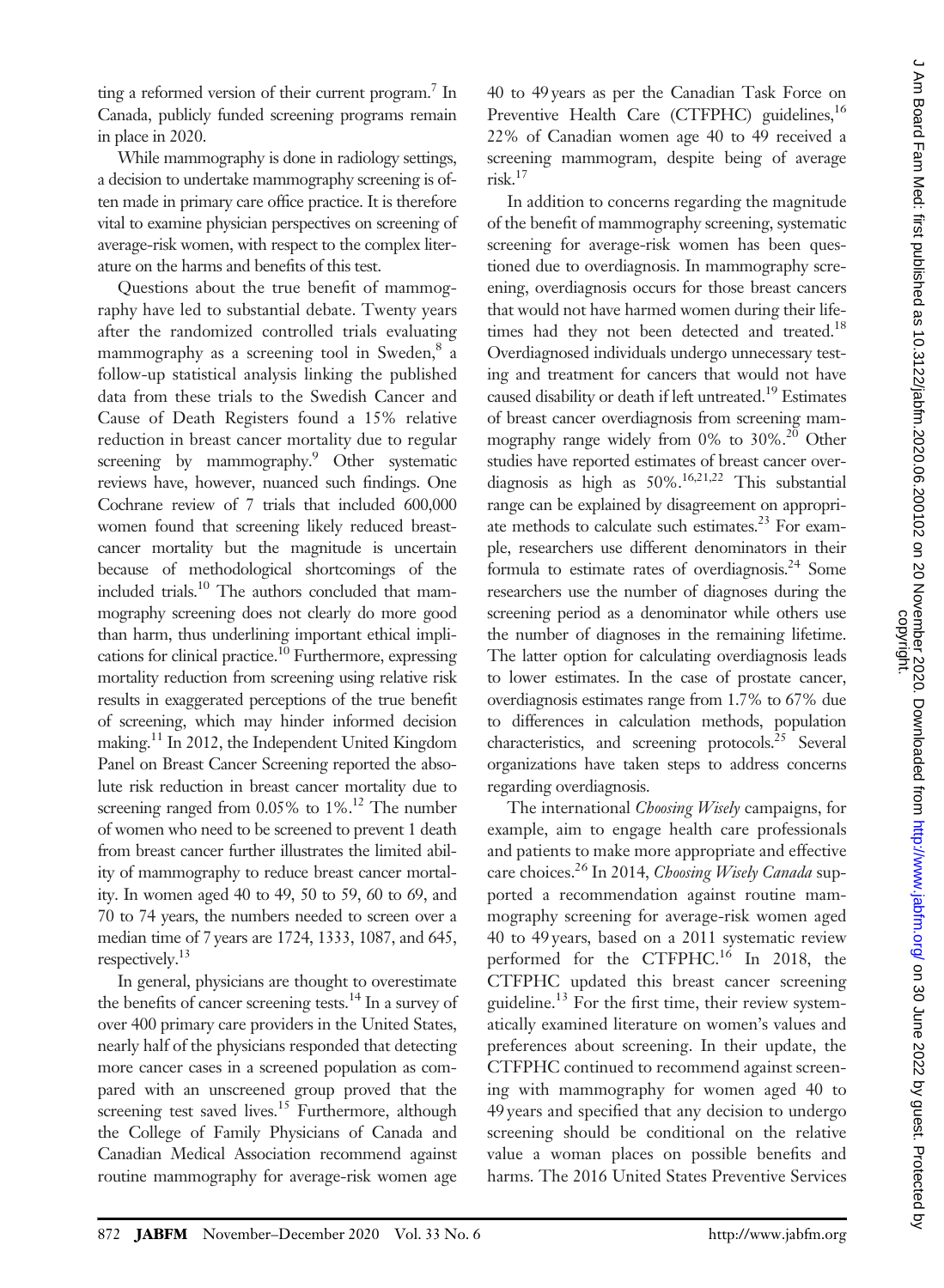Task Force (USPSTF) breast cancer screening guidelines mostly align with those of the CTFPHC. The USPSTF advises that a woman's decision to start screening before age 50 years should be an individual choice. In women aged 50 to 74 years, they recommended biennial screening. Overall, their 2016 recommendations closely resemble their 2009 recommendations. Ebell et  $al^{27}$  compared mammography guidelines among 21 high-income countries including the United States and Canada. They showed that guidelines from specialty societies such as the American College of Radiology often support more frequent screening. Although the influence of practice guidelines on mammography screening practice is well established, $28-31$  many physicians find guideline recommendations to be conflicting<sup>32</sup> or unclear.<sup>33</sup>

Given that primary care physicians can have an important impact on the decisions of women considering cancer screening, $34$  it becomes important to understand their perspectives on the research that informs practice guidelines. Our study therefore aimed to explore physician perspectives on researchbased information about mammography screening for average-risk women. We report on what physicians thought of this research-based information, and how they intended to use it in their clinical practice.

# Methods

We obtained data from a group of physicians who read and reacted to Patient-Oriented Evidence that Matters (POEMs) in a nationwide continuing medical education (CME) program. These data were selected to address the study aims with a cross-sectional design.

# Data Source: POEMs Database

Since 2005, physician members of the Canadian Medical Association (CMA) can subscribe to receive the Daily POEM via e-mail. Each POEM concisely describes recently published primary research or systematic reviews. Described elsewhere, the Daily POEM selection process involves a review of all studies published monthly in 102 journals to identify new clinical research relevant to primary care.<sup>35</sup> Accredited in Canada in 2006, the POEMs CME program requires participating physicians to reflect on the information in the Daily POEM. Through this program, physician members of the CMA earn a mini-credit from the College of Family Physicians of Canada (0.1

Mainpro-M1) or the Royal College of Physicians and Surgeons of Canada (0.25 Maincert Section 2). Researchers examined the profile of the physicians who rated POEMs in 2014.<sup>36</sup> Out of 3718 physician raters, 77% were general practitioners or family physicians, and 67% were general practitioners or family physicians in full-time or part-time practice.

Physician reflections on each POEM are documented in a short questionnaire that includes closed and open-ended questions. The questions are based on the Information Assessment Method  $(IAM)^{37}$ and the IAM has documented validity.<sup>38</sup> Its 4 main questions target the following domains or constructs: cognitive impact, relevance of this clinical information to a specific patient, the use or application of this clinical information, and if applied in practice, any expected health benefits (see Appendix A for a blank IAM questionnaire).

# Data Collection

A search of the POEMs database in Essential Evidence Plus was conducted on June 5, 2017 for the period January 1, 2012 to June 5, 2017 using the term, "breast neoplasm." This search was done to retrieve all relevant POEMs relating to harms and benefits of mammography screening, screening decision making, and breast cancer overdiagnosis. We updated our search on May 25, 2020 searching the resource from 2012 to 2020. A database of all IAM questionnaires received in the POEMs CME program was then searched to extract data for the retrieved POEMs.

# Quantitative Data

Relevant to this study, the IAM questions and subitems of interest are found in Table 1. Frequency counts and percentages were calculated for 3 IAM questions and 9 items.

# Qualitative Data

Perspectives were extracted from the 2 free text comment boxes in the IAM questionnaire. In Q1, when physicians responded "Yes" to the question, "This information is potentially harmful," they are asked to describe how this information may be harmful. A second and final free text box prompts physicians to further comment on the POEM. Note that physicians were unable to see comments submitted by their colleagues.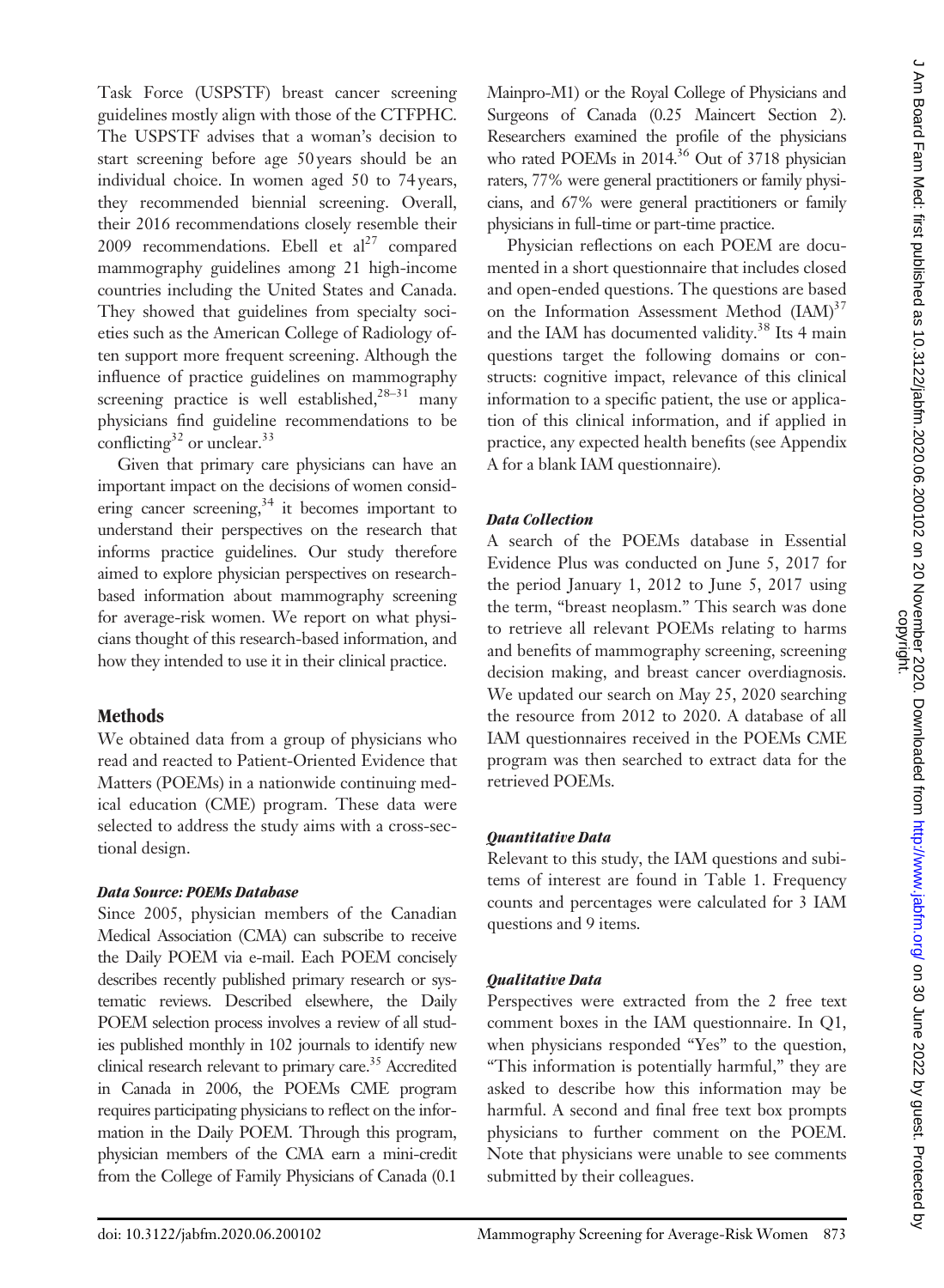|  |  | Table 1. List of IAM Questions and Items of Interest in This Study |  |  |  |  |
|--|--|--------------------------------------------------------------------|--|--|--|--|
|--|--|--------------------------------------------------------------------|--|--|--|--|

| Domain                                                                                               | Question Sub-Item of Interest                                                                                                                                                                                                                                                                                                                                                                                                                                                                                                                                                                                                                                                                                             |  |  |  |
|------------------------------------------------------------------------------------------------------|---------------------------------------------------------------------------------------------------------------------------------------------------------------------------------------------------------------------------------------------------------------------------------------------------------------------------------------------------------------------------------------------------------------------------------------------------------------------------------------------------------------------------------------------------------------------------------------------------------------------------------------------------------------------------------------------------------------------------|--|--|--|
| Q1: What is the impact of this information on<br>you or your practice?                               | <sup>o</sup> I disagree with the content of this information<br><sup>o</sup> This information is potentially harmful                                                                                                                                                                                                                                                                                                                                                                                                                                                                                                                                                                                                      |  |  |  |
| Q3: Will you use this information for a specific                                                     | If YES, then:                                                                                                                                                                                                                                                                                                                                                                                                                                                                                                                                                                                                                                                                                                             |  |  |  |
| patient?                                                                                             | ° As a result of this information I will manage this patient differently<br><sup>o</sup> I had several options for this patient, and I will use this information to justify a<br>choice<br><sup>o</sup> I thought I knew what to do, and I used this information to be more certain<br>about the management of this patient<br>° I used this information to better understand a particular issue related to this<br>patient<br><sup>o</sup> I will use this information in a discussion with this patient, or with other<br>health professionals about this patient<br><sup>o</sup> I will use this information to persuade this patient, or to persuade other health<br>professionals to make a change for this patient. |  |  |  |
| Q4: For this patient, do you expect any health<br>benefits as a result of applying this information? | If YES, then:<br><sup>o</sup> This information will help to avoid unnecessary or inappropriate treatment,<br>diagnostic procedures, preventative interventions or a referral, for this patient                                                                                                                                                                                                                                                                                                                                                                                                                                                                                                                            |  |  |  |

IAM, Information Assessment Method.

#### Data Analysis

#### Quantitative Data

Frequency counts and percentages for each questionnaire item were compared between POEMs. Similarities and differences between frequencies for various items were reported descriptively.

# Qualitative Data

Thematic analysis was conducted to identify, analyze, and report patterns within the data, following Braune and Clarke.<sup>39</sup> The research team used judgment to identify themes that captured important elements in the data that responded to the research question. We sought to provide a rich description of the entire data set, since not much is known about physician perspectives on research-based information about mammography screening for average-risk women. One team member read and reread the data, translated any French language comments into English, and then coded all qualitative data from each of the POEMs manually. These initial codes were iteratively refined and NVivo  $11.4.1^{40}$  was used to reorganize them as updated codes. Each code was then tagged to its corresponding POEM. During this phase, a meeting was held with team member RG, to clarify the meaning of selected comments.

These updated codes were then analyzed using a combined inductive and deductive approach involving iterative coding and categorization of codes into subthemes, and major themes. We used the concept of "constructive feedback" to help guide the analysis of comments that specifically touched on the quality of the evidence summarized in a POEM.<sup>41</sup> Constructive feedback categorizes such comments into 4 elements: a request for additional content, reservation or disagreement, contradictory evidence, and need for clarification. Two team members organized all the remaining codes into an initial list of subthemes and major themes. This list was finalized and refined through an iterative process involving meetings with a second pair of authors until all authors reached consensus. Any points of overlap across the major themes were also sought.

Only data relevant to the study question were retained. For consistency, a physician referring to women at "low-risk" of developing breast cancer was considered equivalent to a physician referring to women at average-risk of developing breast cancer.

# **Results**

Four POEMs were retrieved from the Essential Evidence Plus database for the period 2012 to 2020. Table 2 presents a summary of the content of these POEMs (see Appendix B for complete POEMs).

# Quantitative Data

Concerning the 4 POEMs on mammography screening, the number of POEM ratings (completed questionnaires) ranged from 1243 to 1351.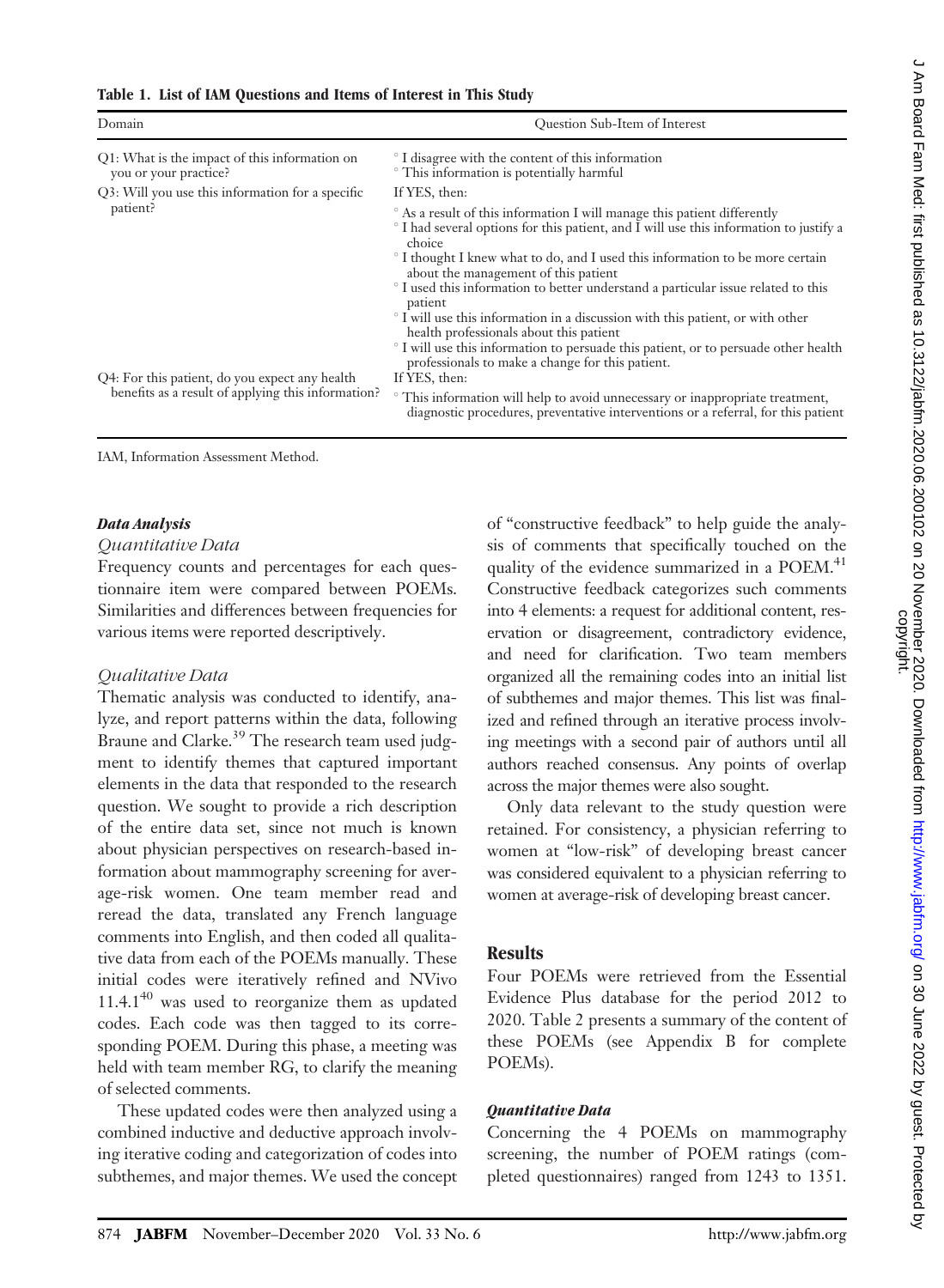Table 3 summarizes data from these IAM questionnaires, showing the number and frequency of endorsements for the IAM items of interest.

Of the physicians who answered, "Yes" to using the information for a specific patient  $(Q3)$ , the item in Q3 that was most frequently endorsed was, "I will use this information in a discussion with this patient, or with other health professionals about this patient." The frequencies for endorsement for this item were 56%, 63%, 63%, and 54% for POEMs 1, 2, 3, and 4, respectively. This was the only item across all POEMs that garnered more than 50% of endorsement from physicians who had responded, "Yes" to the question on using this information for a specific patient. Across all 4 POEMs, of the physicians who indicated they would use the research-based information for a specific patient, 7.6% to 15.8% said they would use the information to manage the patient differently, and approximately the same proportion of physicians said they would use the information to persuade the patient or other health professionals to make a change for a patient.

In POEMs 1, 2, and 3, of the physicians who answered, "Yes" to Q3, over 85% endorsed the item from Q4: "this information will help to avoid unnecessary or inappropriate treatment, diagnostic procedures, preventative interventions or a referral, for this patient." In POEM 4, over 70% of physicians endorsed this item.

#### Qualitative Data

Three hundred and ten comments from physicians who rated the information in these 4 POEMs were extracted. Table 4 presents the number of physician ratings and comments for all 4 POEMs.

Three major themes were identified from physicians' comments: 1) perspectives on information presented in POEMs, 2) applying this information in practice, and 3) confronting clinical and cultural realities. Figure 1 presents a Venn diagram of the analyses of physician comments across all 4 POEMs by theme. Each of these 3 themes is comprised of a number of subthemes, which themselves were created through the assembly of similar codes. Some subthemes overlapped 2 themes. One overlapped all 3 themes. Given the total number of comments, the comments that we elaborate on below are not tied to a specific POEM. Therefore, throughout this manuscript, the mention of a physician's thoughts on a

POEM refers to a physician's response to any of the 4 POEMs for which responses were analyzed.

### Theme 1: Perspectives on Information Presented in POEMs

Theme 1 addresses physician perspectives on the research-based information itself. Physicians expressed diverse perspectives on the information in each POEM. Physicians seemed pleased that these POEMs presented a balanced view on screening. In reflecting on the decision making approach proposed in 1 POEM, 1 physician commented:

"I myself strongly support this approach, and am glad more balance is reported in how to approach this volatile subject." – POEM 3

The meaning of the information presented in the POEMs, however, was not always clear to physicians. Several physicians asked for clarification of concepts in the POEMs. For example, some physicians did not understand the concept of a benign cancer and questioned how one could know whether or not a cancer would progress. Several physicians mentioned they would need to read the original article to better understand the information in the POEM. Physicians also expressed a need for further research, to obtain clearer practical guidance.

"So now the epidemiologists need to say what really is the best thing to do, and do that soon!" – POEM 3

Numerous comments from physicians had to do with questioning the value of mammography screening and whether screening should still be recommended, given the research-based information. Others, however, showed great concern about potential harms of this research-based information, for instance, discussing the topic of overdiagnosis with women.

"Patients after hearing about this information may be reluctant to seek medical advice." – POEM 1

Research-based information sometimes led to confusion among doctors. Indeed, some physicians found the research-based information contradictory with information they had read from other sources.

"This information contradicts current practices and many other papers, however, I will need to review the paper more thoroughly in order to determine what, if any, impact it may have on current practices." – POEM 2

Finally, many comments elaborated on concerns related to the quality and reporting of the research summarized by the POEM, such as methodological flaws, missing information, or problems in the representativeness of the study sample.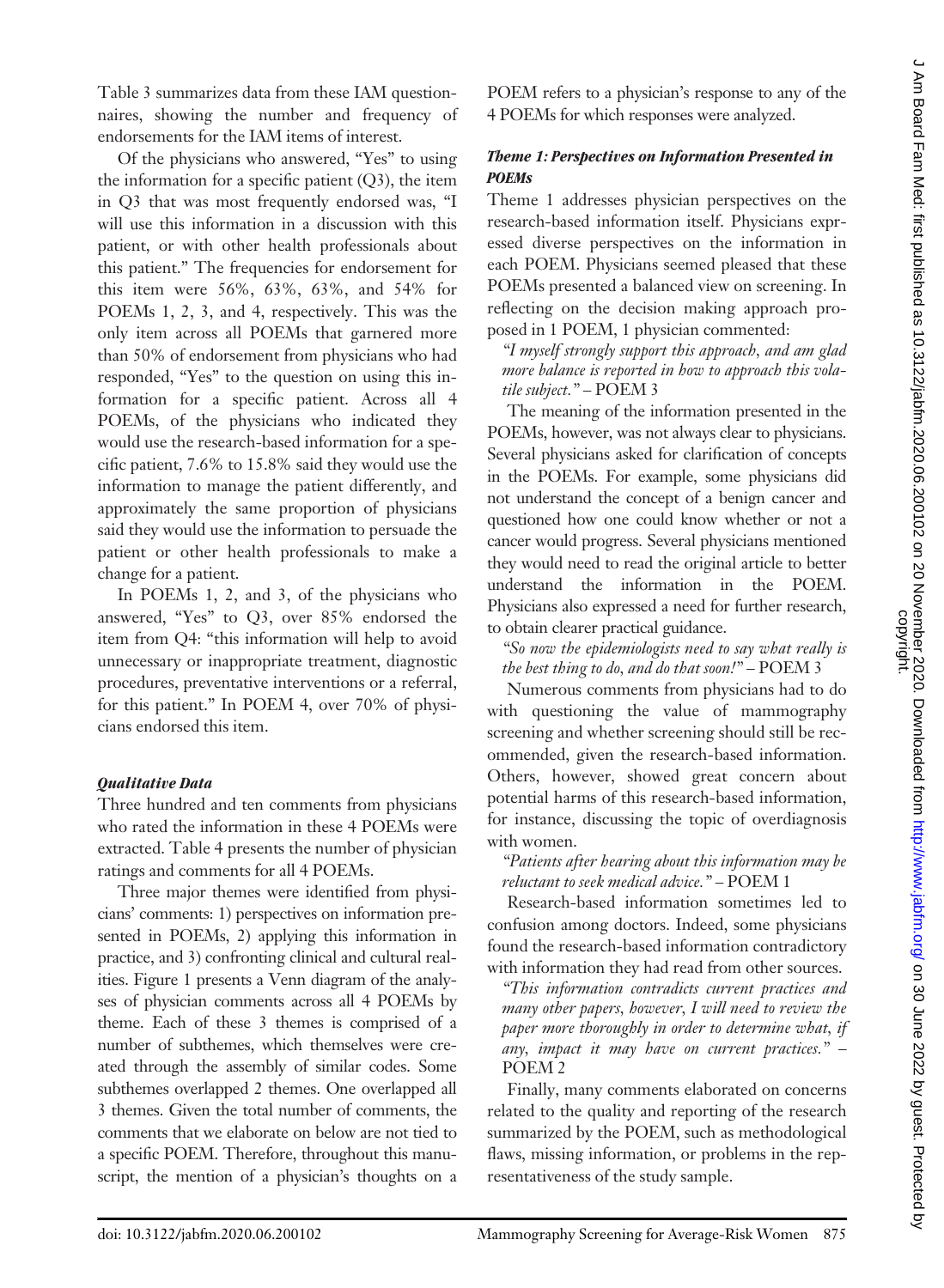| POEM Title and Date                                                                                           | Study Design<br>Publication Date                           | Clinical Question                                                                                                                 | <b>Bottom</b> Line                                                                                                                                                                                                                                                                                                                                                                                                                                                                                                                                                                                                                                                                                                                     |  |  |
|---------------------------------------------------------------------------------------------------------------|------------------------------------------------------------|-----------------------------------------------------------------------------------------------------------------------------------|----------------------------------------------------------------------------------------------------------------------------------------------------------------------------------------------------------------------------------------------------------------------------------------------------------------------------------------------------------------------------------------------------------------------------------------------------------------------------------------------------------------------------------------------------------------------------------------------------------------------------------------------------------------------------------------------------------------------------------------|--|--|
| 1. Overdiagnosis of breast cancer is<br>common 2013-01-29 <sup>42</sup>                                       | Cohort<br>(prospective)<br>2012                            | What proportion of breast<br>cancer is overdiagnosed?                                                                             | In the past 30 years we have seen<br>a large increase in the<br>detection of early-stage<br>cancers, but little<br>corresponding decline in late-<br>stage cancers. The authors<br>conclude that approximately 1<br>in 4 breast cancers has been<br>overdiagnosed, and was<br>unlikely to have ever harmed<br>the woman.                                                                                                                                                                                                                                                                                                                                                                                                               |  |  |
| 2. Numbers to help women understand<br>the benefits/harms of screening<br>mammography 2014-02-14 <sup>4</sup> | Special<br>Communication<br>2014                           | What are the trade-offs of<br>benefits and harms for women<br>considering a mammogram to<br>screen for breast cancer?             | The authors suggest that<br>balanced discussions about the<br>benefits and harms of<br>screening mammography<br>should focus not only on the<br>possibility of breast cancer<br>deaths avoided but also the<br>possibility of false alarms and<br>overdiagnosis (the detection of<br>abnormalities that will never<br>progress enough to cause<br>symptoms or death during a<br>patient's lifetime). The<br>numbers for women of<br>different ages are outlined in<br>the synopsis. Although some<br>women are comfortable with a<br>high rate of false positive<br>results, some women will<br>experience lasting<br>consequences <sup>43</sup> and should<br>know the risk of harm when<br>making the decision whether<br>to screen. |  |  |
| <b>3.</b> Mammography doesn't decrease<br>cancer-related deaths long term 2014-<br>$04 - 16^{44}$             | Randomized<br>controlled trial<br>(non-blinded)<br>2014    | Over the long term, does<br>screening mammography<br>decrease the likelihood of a<br>woman dying of breast<br>cancer?             | Over an average follow up of<br>22 years in almost 90,000<br>women, there was a clinically<br>insignificant difference of 5<br>deaths due to breast cancer<br>$(500 \text{ vs } 505)$ in women who<br>received 5 annual screening<br>mammograms instead of usual<br>care. Over more than 2<br>decades, only 1.1% of women<br>died of breast cancer, much<br>lower than the $12.5\%$ (1 in 8)<br>often cited.                                                                                                                                                                                                                                                                                                                           |  |  |
| 4. Mammogram decision aid slightly<br>increases informed decisions by<br>women $2015 - 08 - 13^{45}$          | Randomized<br>controlled trial<br>(double-blinded)<br>2015 | Does a decision aid that<br>incorporates data on breast<br>cancer overdiagnosis increase<br>informed decision making in<br>women? | Decisions aids, regardless of<br>whether they contain<br>information about breast<br>cancer overdiagnosis, have a<br>modest influence on a<br>woman's ability to make<br>informed choices about<br>screening.                                                                                                                                                                                                                                                                                                                                                                                                                                                                                                                          |  |  |

#### Table 2. Key Characteristics of Four Retrieved POEMs Relevant to Mammography Screening, Decision Making, and Overdiagnosis

POEM, Patient-Oriented Evidence that Matters.

#### Theme 2: Applying This Information in Practice

Theme 2 addresses physician thoughts about the applicability of this information in their practice. Physicians expressed varying opinions. For example, several physicians reported how this research-based information would be useful in counseling women, especially having access to numbers and statistics to share with their patients.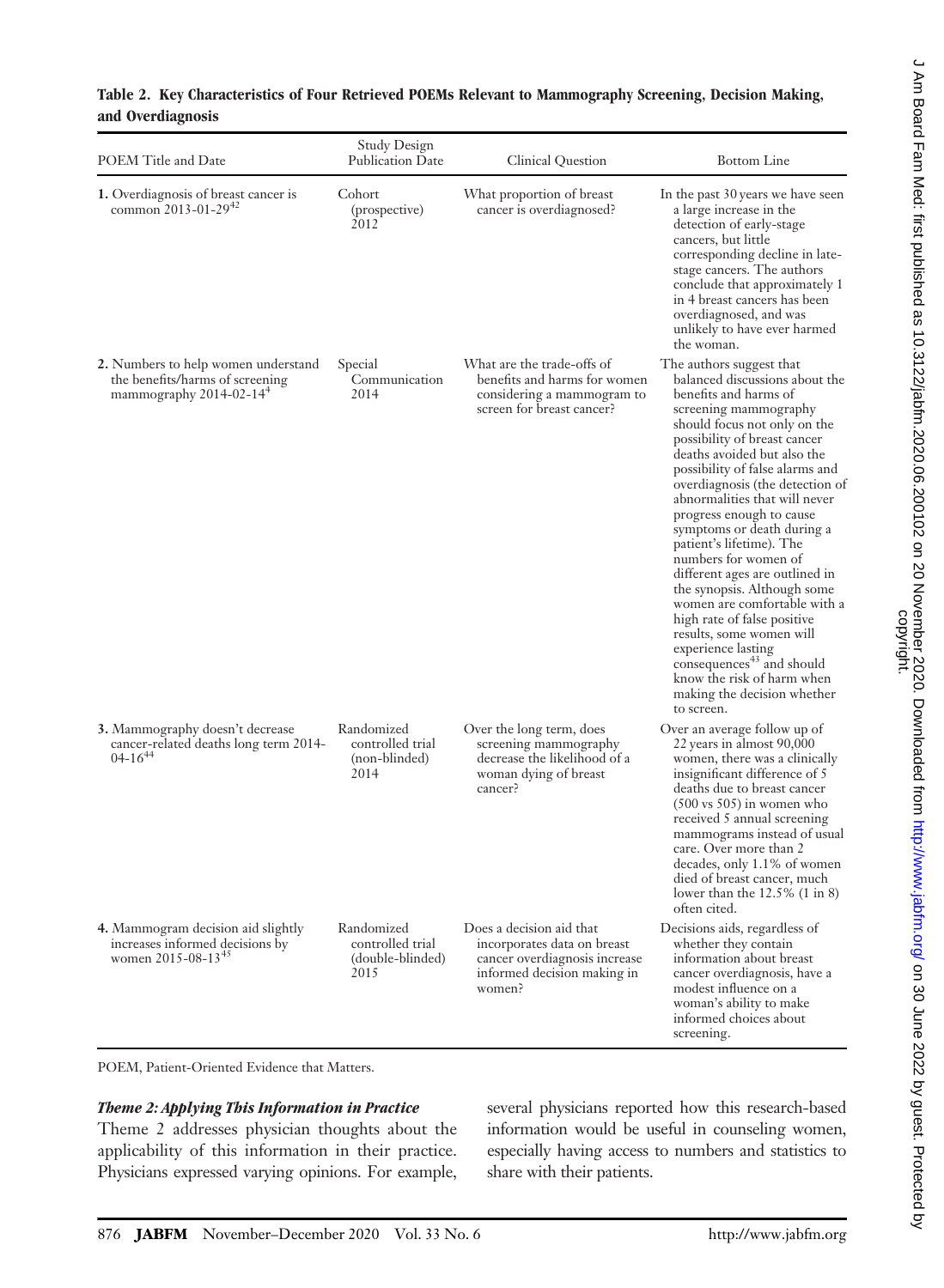|  | Table 3. Physician Ratings for POEMs 1, 2, 3, and 4 |  |  |  |  |  |  |  |  |
|--|-----------------------------------------------------|--|--|--|--|--|--|--|--|
|--|-----------------------------------------------------|--|--|--|--|--|--|--|--|

|                                                                                                                                                                      | Number of Physicians Endorsing Item (%) |                                 |                                 |                                 |  |  |
|----------------------------------------------------------------------------------------------------------------------------------------------------------------------|-----------------------------------------|---------------------------------|---------------------------------|---------------------------------|--|--|
| <b>IAM</b> Question                                                                                                                                                  |                                         | POEM <sub>2</sub><br>$n = 1351$ | POEM <sub>3</sub><br>$n = 1308$ | POEM <sub>4</sub><br>$n = 1243$ |  |  |
| Q1.I disagree with the content of this information.                                                                                                                  | 19(1.5)                                 | 7(0.5)                          | 15(1.15)                        | 4(0.3)                          |  |  |
| This information is potentially harmful.                                                                                                                             | 24(1.9)                                 | 4(0.3)                          | 13(1.0)                         | $\overline{0}$                  |  |  |
| Q3. Will you use this information for a specific patient?                                                                                                            | 139(10.8)                               | 214(15.8)                       | 156 (11.9)                      | 79 (6.4)                        |  |  |
| Answering 'Yes' to Q3 enables the following sub-items:                                                                                                               | $n = 139$                               | $n = 214$                       | $n = 156$                       | $n = 79$                        |  |  |
| As a result of this information I will manage this patient differently.                                                                                              | 22(15.8)                                | 19(8.9)                         | 19(12.2)                        | 6(7.6)                          |  |  |
| I had several options for this patient, and I will use this information to justify a<br>choice.                                                                      | 33 (23.7)                               | 50 (23.4)                       | 44(28.2)                        | 19(24.1)                        |  |  |
| I thought I knew what to do, and I used this information to be more certain<br>about the management of this patient.                                                 | 18 (12.9)                               | 33(15.4)                        | 24(15.4)                        | 16(20.3)                        |  |  |
| I used this information to better understand a particular issue related to this<br>patient.                                                                          | 52 (37.4)                               | 61(28.5)                        | 49(31.4)                        | 34(43.0)                        |  |  |
| I will use this information in a discussion with this patient, or with other health<br>professionals about this patient.                                             | 78 (56.1)                               | 134(62.6)                       | 99(63.5)                        | 43(54.4)                        |  |  |
| I will use this information to persuade this patient, or to persuade other health<br>professionals to make a change for this patient.                                | 21(15.1)                                | 16(7.5)                         | 14(9.0)                         | 8(10.1)                         |  |  |
| <b>Q4.</b> For this patient, do you expect any health benefits as a result of applying<br>this information?                                                          | 121(87.1)                               | 186 (86.9)                      | 129 (82.7)                      | 61(77.2)                        |  |  |
| Answering 'Yes' to Q4 enables the following sub-item:                                                                                                                | $n = 121$                               | $n = 186$                       | $n = 129$                       | $n = 61$                        |  |  |
| This information will help to avoid unnecessary or inappropriate treatment,<br>diagnostic procedures, preventative interventions or a referral, for this<br>patient. | 105(86.8)                               | 163(87.6)                       | 122 (94.6)                      | 45(73.8)                        |  |  |

POEM, Patient-Oriented Evidence that Matters.

"These are powerful statistics to use in day to day practice. This information is especially helpful in counselling women who prefer less frequent screening mammograms." – POEM 2

In contrast, other physicians were uncertain about the value of the information in the POEMs and whether or not it would improve screening discussions.

"Looking at the numbers, I am not sure I can arrive at a decision confidently. I am not sure I can help my patients to make their decision!" – POEM 3

Physicians had varying levels of willingness to share this information with their patients. While some thought the information in the POEM should be shared, others thought it should only be shared if the patient was reluctant to screen or if the patient brought up this information. Finally, physicians mentioned the difficulty of having discussions about the information presented in some of the POEMs due to factors external to the patientprovider relationship.

"There is no opportunity to discuss this with patients in the current political environment of women's health" – POEM 2

Such challenges impeding physicians' and patients' ability to have balanced discussions about mammography screening are further explored in the third and final theme of this analysis.

#### Theme 3: Confronting Clinical and Cultural Realities

The third theme speaks to the clinical and cultural realities that physicians face, and how these issues have an impact on their capacity to think about and apply the research-based information in their practice. Physicians expressed that the practice of screening mammography remains the standard of care and that mammography is still recommended despite this research-based information. In addition, physicians highlighted the difficulty of presenting the limited benefits of mammography to women because mammography has been the norm for so long and there is much media to encourage it. Furthermore, comments elaborated on the particularly emotional nature of mammography screening and how emotions such as fear of cancer influence screening decisions. Physicians also spoke about the power that anecdotes have in women's decision making.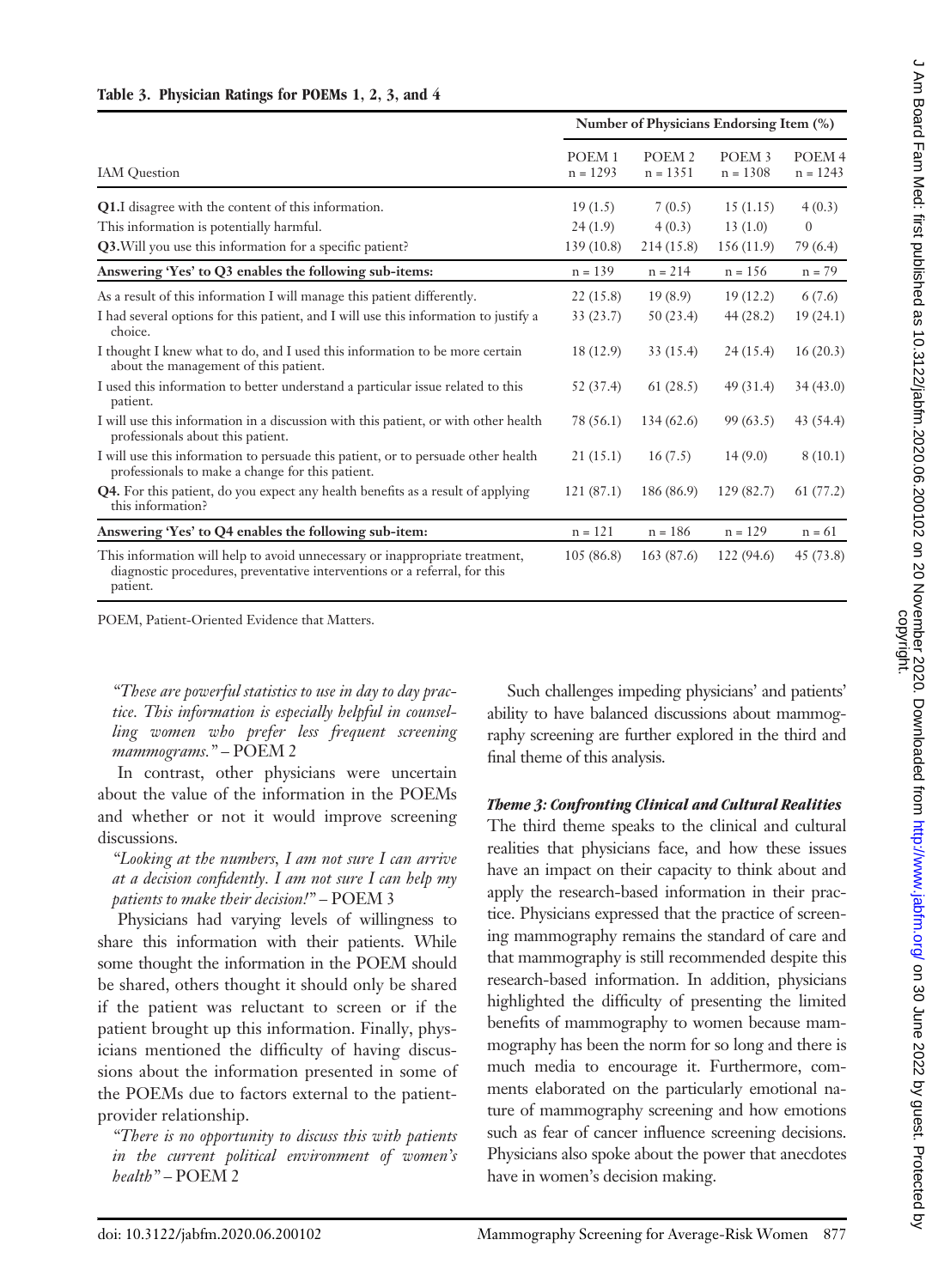| <b>POEM</b>        |      |      |      |      |  |
|--------------------|------|------|------|------|--|
| Number of ratings  | 1293 | 1351 | 1308 | 1243 |  |
| Number of comments | 29   | 125  | 93   | 63   |  |

POEM, Patient-Oriented Evidence that Matters.

"Breast screening is a particularly emotive area for discussion. Often anecdotal evidence and experience play a greater role in patients' decision making than objective evidence." – POEM 4

They also pointed out that women who have friends and relatives who are healthy following breast cancer treatment will not change their acceptance of routine mammography screening practice. In addition, physicians explained that the majority of women would wish to be screened despite knowing about the drawbacks and harms.

"I suspect the majority of women would prefer to take the risk of having a cancer over-treated rather than miss treating a cancer that required treatment. So what if anything should be done differently?"  $-$ POEM 1



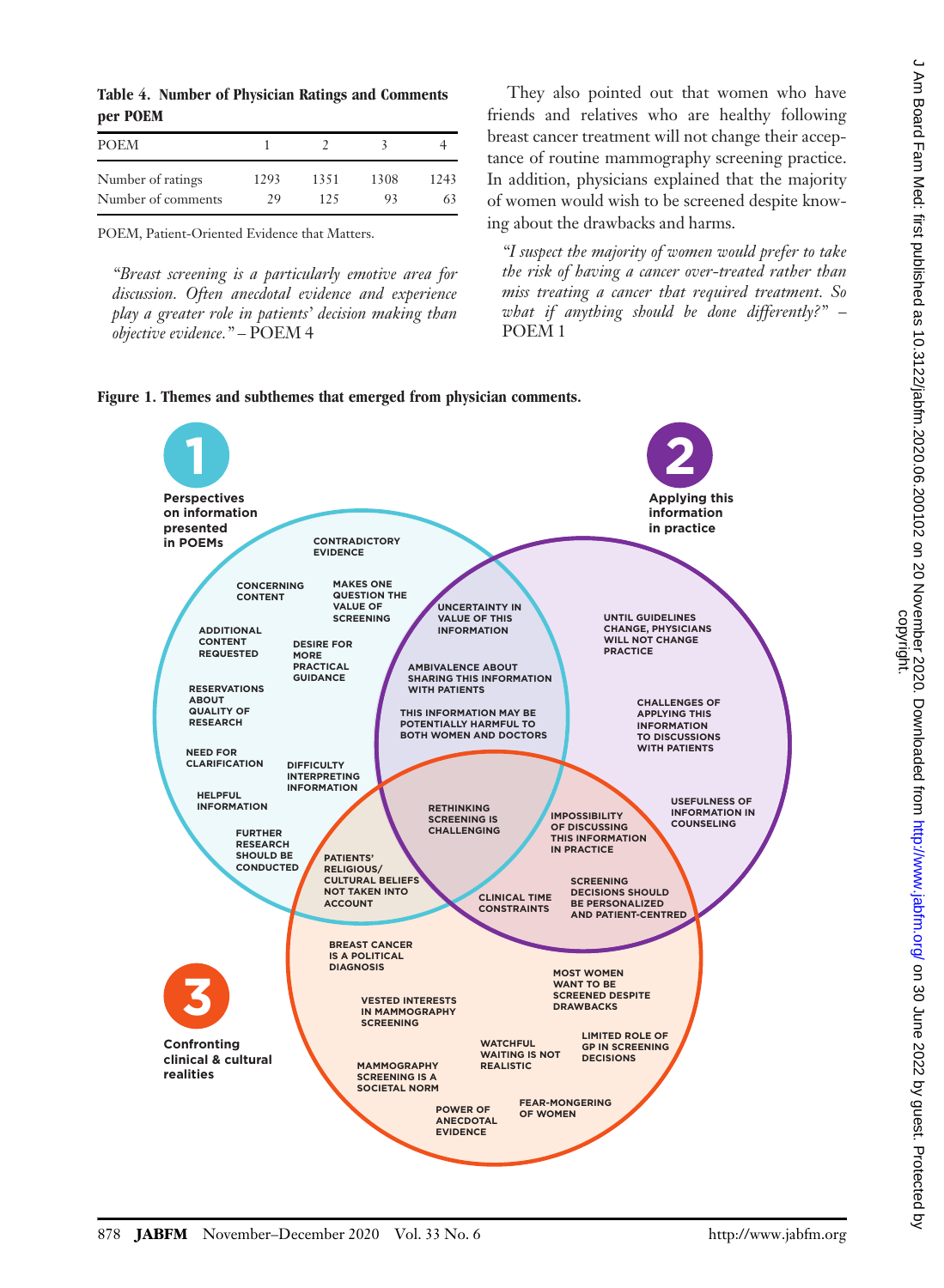Physicians also indicated many women would rather go through the experience of a false alarm than miss a breast cancer diagnosis.

"Counselling women about breast cancer screening benefits and risks is very difficult. Very few of my patients are able to make an informed choice. Even when my patients have false-positive screens, which require further imaging and biopsies that are negative, they are happy that they were screened. They see it as a 'close call,' and sometimes say, 'It's a good thing I did that' or 'Thank goodness we have this system.'" – POEM 4

A considerable number of comments discussed the screening culture in our society. Physicians brought up the 'fear-mongering' of women, for instance, by cancer agencies. Other comments discussed the vested interests in mammography screening, including the government's role in the endorsement of screening. Time was brought up as a barrier to holding balanced discussions with patients based on the information presented in the POEMs. Physicians also situated family physicians within the broader screening picture, pointing out their limited influence on women's decision making due to aggressive marketing of screening programs. Finally, physicians spoke about the importance of personalizing screening decision making, and underscored the importance of shared decision making in their practice.

The results from the analysis of the qualitative data (Figure 1) generally were congruent with those from the quantitative data (Table 3). The reported frequencies of intended use of POEMs information during a discussion with a particular patient (Table 3) were over 54% in the 4 POEMs. The comments showed that a considerable number of physicians were concerned with the various practical uses of this research-based information in discussions with patients. Only 16 of the 310 comments explicitly described possible harms of the research-based information.

# **Discussion**

Debates about the value of mammography in average-risk women persist due to issues in the quality and trustworthiness of the evidence used to establish claims about outcomes such as disease-specific mortality and overdiagnosis.46 Overall, our results confirm this complex screening landscape, and reveal that physicians describe mammography screening for average risk women as a complicated evolving topic. The vast majority of women in Canada are at average-risk of developing breast cancer, with only 1% to 2% of Canadian women being at high risk. $47$  Given the growing doubts about the value of mammography screening and increasing concerns about overdiagnosis, it is crucial to critically examine the thoughts of physicians on the evidence available on these issues.

To our knowledge, our study is the first to use ratings of synthesized evidence as a means of understanding physician perspectives on research-based information regarding mammography screening. This study illustrates convergences and divergences among physicians and elaborates on how physicians perceive their role within the context of organized government-based screening programs.

Physicians' perspectives on information presented in POEMs constitutes the first major theme in the analysis of our data. Although some physicians had knowledge of overdiagnosis and expressed the need for rates to decrease, others asked for clarification regarding the meaning of overdiagnosis, and how one can know which tumors were overdiagnosed. Among the physicians who answered "Yes" to Q3, over 70% thought that the research-based information would help avoid unnecessary or inappropriate treatment, diagnostic procedures, preventative interventions or referrals for patients. Some physicians, however, brought up the harms of sharing information relating to overdiagnosis with patients.

As part of the second major theme, applying this information in practice, numerous physicians indicated the research-based information could improve conversations with patients. A small number of physicians mentioned that until guidelines change, their screening practices would not change. Regarding these comments, it would have been helpful to know what physicians meant by their practice not changing; if it was in their approach to screening decision making with their patients, or the actual practice of referring patients for mammography screening. Although guidelines can be influential, our study raises questions about the other sources physicians use to make decisions. One group of educators and physicians acknowledged that: "Humans normally make decisions based on their own mental map of information and the internalised tacit guidelines ('mindlines') they construct, largely from brief reading and talking to other people."<sup>48</sup>

The creation of and adherence to screening guidelines remain a popular topic of investigation. Norris et al<sup>49</sup> examined the relationship between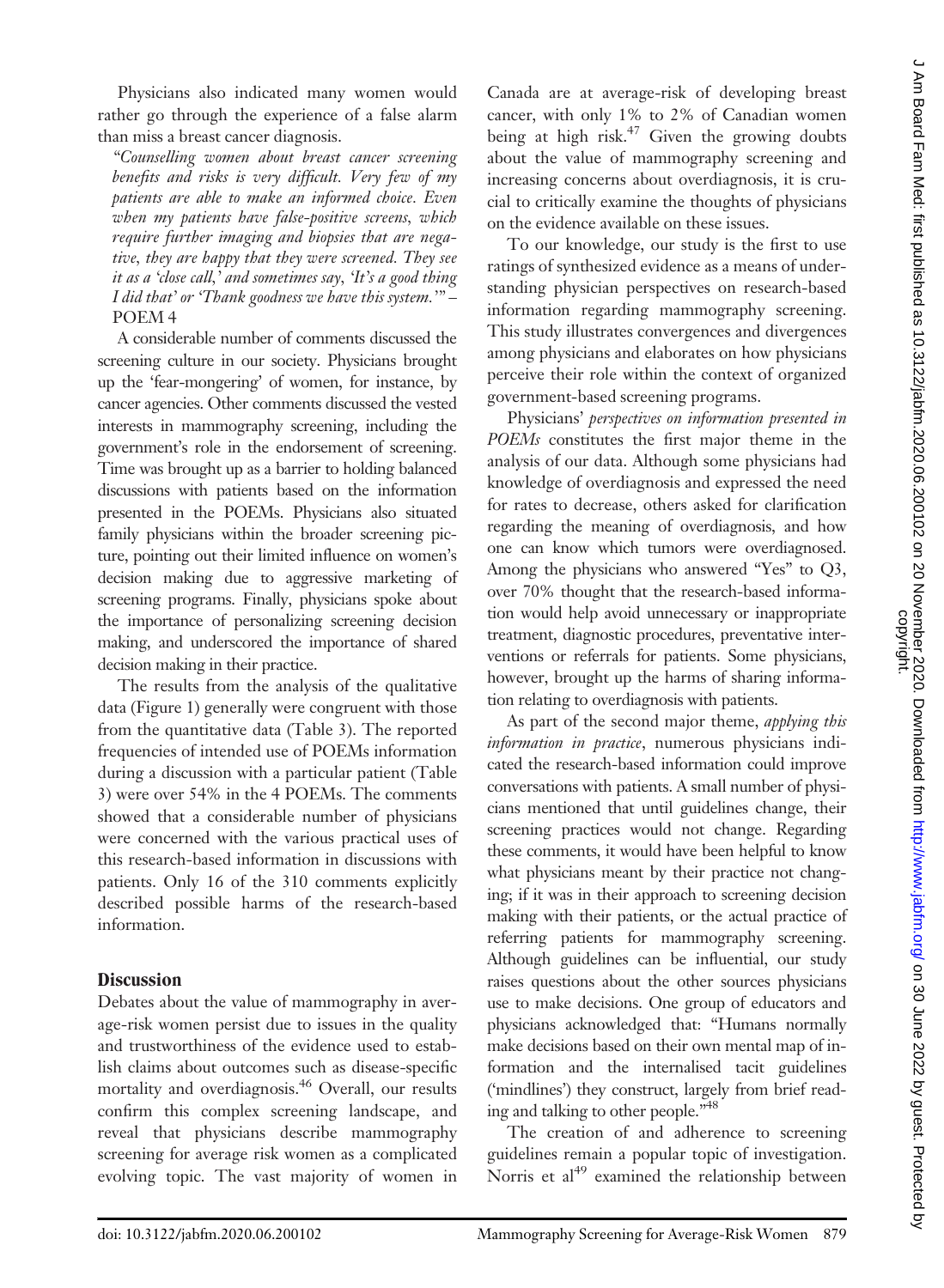screening guideline panel members, their conflicts of interest, and screening recommendations for asymptomatic average-risk women aged 40 to 49 years. They found that 5 of the 8 guideline panels recommending screening had a radiologist member, but none of the 4 guideline panels recommending against routine screening had a radiologist as a panel member. The proportion of primary care physicians on guideline panels recommending nonroutine screening was significantly lower than that of panels that recommended routine screening. Interestingly, none of the clinical bottom lines in the POEMs recommended physicians discontinue mammography screening, but numerous physicians nonetheless expressed their reservations about changing their practice based on this information and reaffirmed their support for screening.

Many of the comments within the third major theme, confronting clinical and cultural realities, discussed a strong screening culture. For example, being a woman entails being the target of 'fear mongering' from advertising on breast cancer screening, and feeling pressured by government agencies. These features of screening culture in North American settings have been described in the literature, notably as one of the drivers of overdiagnosis.50 Specifically, physicians in our study commented on the political environment of women's health impeding their ability to discuss screening with women, and the vested interests in mammography screening. Others acknowledged that asking doctors and women to reconsider screening given our culturally ingrained expectations would represent a genuine challenge. Indeed, these realities result in a pressure to screen and leave little room to discuss the drawbacks of screening with patients. Yet Woloshin and Schwartz<sup>51</sup> affirm that in a world where selling screening is much easier than selling informed choice, women must be reminded that mammography screening is a genuine choice.

Similar to the hormone replacement therapy crises in the early 2000s and subsequent ongoing confusion, it can be difficult to accept that the value of a test like mammography screening can change over time. The study of medical reversals focuses on these challenges, such as abandoning practices that are either deemed no longer effective or deemed to have harms that outweigh the benefits.<sup>52,53</sup>

The data in the third theme also pointed to the power of anecdotal evidence in influencing beliefs

around screening. Physicians mentioned that knowing someone who experienced breast cancer seemed to increase the likelihood that an individual would support screening. Raffle and Gray describe this as the "popularity paradox," whereby, the greater the phenomenon of overdiagnosis and overtreatment, the greater become the number of individuals believing they owe their health or their life to the screening program.<sup>54</sup>

Furthermore, the concerns articulated by physicians in our study about time constraints in applying and discussing research-based information with patients have been the focus of some researchers' work. This issue of scarce clinical time led Woolf et  $al<sup>55</sup>$  to identify ways of learning about decisionmaking preferences by engaging patients outside the clinical setting. Using an online interactive health module, women and men who were either overdue for a screening test or who had not undergone a mammogram or a prostate-specific antigen test were recruited. When it came to screening decisions, participants in this study preferred to first speak to their health provider, second, to read about the screening test, and third, to consult with trusted friends or family. The most frequently reported fears were getting cancer or receiving a delayed diagnosis, followed by abnormal test results, and lastly, testing complications such as false positives or unnecessary treatment. Women eligible for mammography were less likely to express fears about complications from screening tests and less likely to prioritize balancing the harms and benefits over gut feelings, compared with men eligible for prostate-specific antigen testing. This last finding also affirms some of the concerns held by the physicians in our study, about women's prioritization of other forms of knowledge such as anecdotal evidence, over evidence generated from clinical research. Physicians in our study additionally expressed that many women prefer running the risk of an overdiagnosis than a missed diagnosis. This finding is in concordance with the CTFPHC's most recent systematic review, which investigated women's values and preferences.<sup>13</sup>

Shared decision making can allow physicians and their patients to constructively discuss options for a decision while facing these clinical and cultural realities in a patient-centered manner. This decision making approach is currently promoted for decisions such as whether or when to begin mammography screening for average-risk women.<sup>56–58</sup>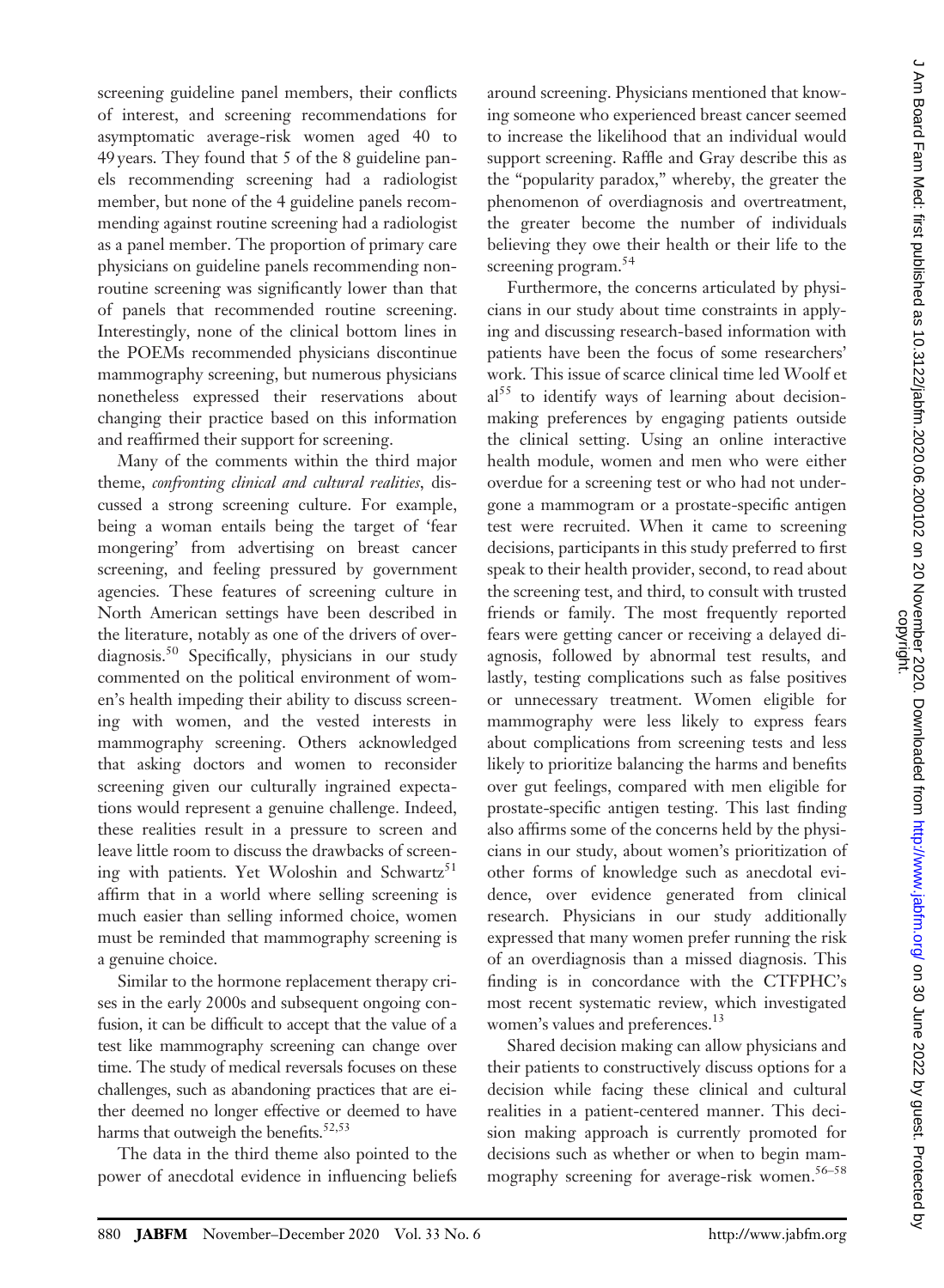Patients vary in their desired levels of involvement in screening decisions,  $59$  and physicians must keep this diversity of preferences in mind. For example, in our study, one physician shared how surprised they were to discover some of their patients desired a more "paternalistic" approach.

Furthermore, the fact that some physicians in our study were ambivalent about sharing researchbased information should be further examined, given that women need access to trustworthy information for shared decision making. In 2018, Tripp and Abelson<sup>60</sup> led a series of citizen deliberations across 8 provinces and 2 territories in Canada to discuss the current state of evidence on mammography screening. Through these deliberations, the authors sought to understand women's perspectives on educational materials developed by governmentbased screening programs to support informed decision making. Their study revealed that women found this information to be insufficient, and as a result found themselves unable to make fully informed decisions. In identifying what key features would make such information optimal, the participants called for education material to be: accessible, consistent, complete and accurate, and to contain information on both harms and benefits, and communicated in an easy to understand way. Until such materials are developed, our study further emphasizes the crucial need for primary providers to provide balanced, up-to-date knowledge to help their patients make decisions about controversial medical topics.

Despite having access to evidence, not all physicians seem equipped with the knowledge and tools to discuss it, especially when the evidence is uncertain. In a study by Dubenske et  $al, <sup>61</sup>$  a disconnect was revealed between patient expectations about physicians' understanding of screening guidelines, and physician's confidence in shared decision making with regard to mammography screening. Furthermore, findings from Smith et  $al<sup>31</sup>$  suggest that women are not necessarily getting the opportunity to discuss screening in the way and at the time they would like. These concerns must be addressed to improve patient care. Among available resources for supporting personalized decision making, validated decision aids are increasingly used and recommended to fill gaps in understanding. An update of a Cochrane systematic review of 105 studies on the effects of decision aids showed that individuals exposed to decision aids felt better informed than those who had usual care. $62$  This review also found that decision aids reduced the number of undecided participants and seemed to improve communication between patients and providers. A randomized controlled trial of screening decision making using 2 different decision aids showed that when women were exposed to information about over detection of breast cancer, fewer women had positive attitudes toward mammography.<sup>45</sup>

Regardless of whether a physician shares the information contained in the POEMs and uses a decision aid with patients, our study pointed to the strong influence of other factors on the discussion between a physician and their patient about mammography screening. Several factors were revealed in a critical interpretive review of literature reporting primary care providers' perspectives and approaches on mammography screening with averagerisk women. These include, among others: lack of clinical time, organizational guidelines, patients' requests for screening, patients' anxiety about breast cancer, physicians' colleagues' and mentors' practices, and the fear of missing potentially lethal cancers.63 Finally, data from our study concord with those from this aforementioned critical interpretive review on the importance of building trusting relationships to improve patient experience around screening decision making.

# **Implications**

This study has important implications for practice, future research, and policy. Physicians' intent to use the research-based information to support more nuanced screening discussions and to prevent unnecessary testing and treatment suggests the potential of this information to promote more informed-decision making and to reduce overdiagnosis.

Our results reveal challenges experienced by physicians in understanding and explaining evidence about screening and overdiagnosis of breast cancer. These challenges should be addressed in follow-up investigations. Our research gives consideration to the constant evolution of evidence on mammography screening and points to the difficulty physicians face in deciding what information should be shared with average-risk women considering screening. Despite continuing controversies in mammography screening, physicians expressed the importance of optimizing decision making and respecting women's personal values and preferences for screening. Until further clarity is reached,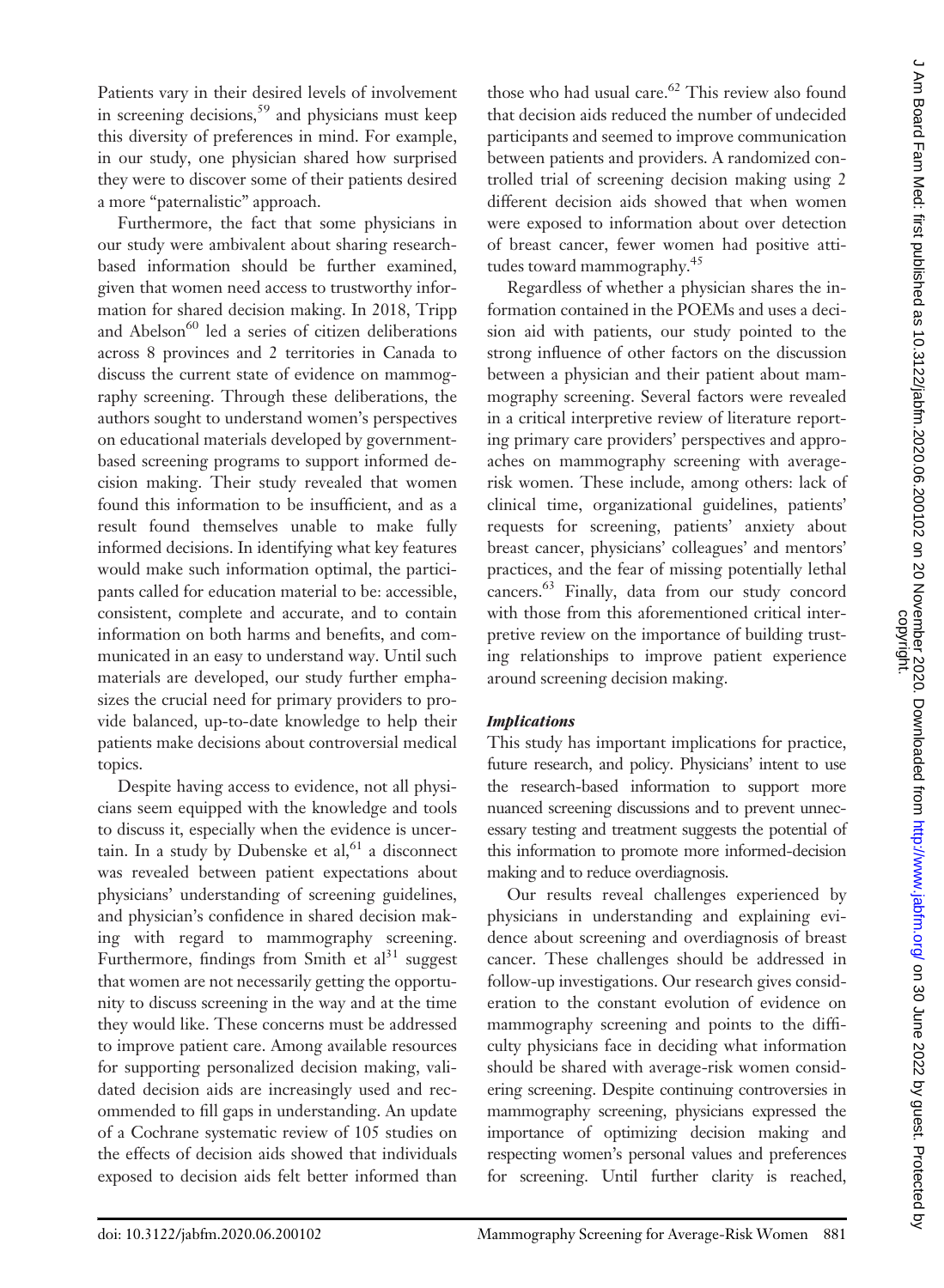researchers and medical professionals are increasingly pointing to the need for shared decision making in navigating mammography screening decisions.<sup>64</sup> This body of work should continue to look at clear ways of implementing shared decision making between primary care providers and their patients.

In addition, this study clearly shows that factors external to the patient-provider context influence women's and physician's screening beliefs and approaches. For instance, women who do not have a family physician yet are invited to screening by mail effectively have no opportunity to discuss mammography screening with a trusted professional before screening. Further consideration should be given to such factors.

#### **Limitations**

First, the free text box in the last section of the IAM questionnaire, from which we extracted the majority of the qualitative data, does not prompt physicians with a specific question. This format allows for a wide range of responses to emerge. Despite this, the free text box encouraged some physicians to submit diverse and rich responses.

Second, the quantitative data pertaining to the intended use of the research-based information reflect physicians' thoughts at a single moment in time. These intentions to use the information at a given moment may not necessarily represent what physicians will actually do later, in practice. To our knowledge, there have been no follow-up studies to assess physician behavior change in practice following a specific POEM; this offers an interesting avenue for future research.

Third, although over 1000 physicians rated each of the 4 POEMs in this study, only a smaller number provided comments on which our qualitative analysis was based. Although a larger number of comments may have provided greater insight into the topics discussed, we believe that 310 comments still provides an acceptable overview of physician perspectives for a first study based on POEMs using qualitative data.

Lastly, it was not feasible to link demographic information about individual physicians to their comments and ratings for each POEM. Practice settings and patient populations vary from physician to physician and not knowing the specific demographics of the participating physicians does limit the generalizability of our findings. However, analysis of the demographics of physicians who rated POEMs in 2014 showed the majority were in general or family practice.<sup>36</sup> Despite limited data to describe these physician respondents, our study results are valuable in that they provide a unique overview of physician perspectives from a geographically dispersed group of physicians in Canada.

# **Conclusion**

This study explored physicians' perspectives on information about mammography screening for average-risk women presented in POEMs, and the ways physicians may use this information in their clinical practice. Although research-based information in the form of a POEM may be helpful in counseling average-risk women about screening and in offering a more balanced view of harms and benefits, deeply rooted ideas seem to stall opportunities for shifts in perspectives and clinical practice. The central theme identified in this study can be summarized as follows: rethinking breast cancer screening for average-risk women is challenging.

The authors wish to thank Joule, Inc. for their support of an ongoing continuing medical education program in which members of the Canadian Medical Association rate the daily POEM.

To see this article online, please go to: [http://jabfm.org/content/](http://jabfm.org/content/33/6/871.full) [33/6/871.full](http://jabfm.org/content/33/6/871.full).

# References

- 1. Myers ER, Moorman P, Gierisch JM, et al. Benefits and harms of breast cancer screening: a systematic review. JAMA 2015;314:1615–34.
- 2. The Canadian Partnership Against Cancer. Cancer screening programs across Canada. 2018. Available from: [https://www.partnershipagainstcancer.ca/](https://www.partnershipagainstcancer.ca/topics/breast-cancer-screening-environmental-scan-2018/) [topics/breast-cancer-screening-environmental](https://www.partnershipagainstcancer.ca/topics/breast-cancer-screening-environmental-scan-2018/)[scan-2018/.](https://www.partnershipagainstcancer.ca/topics/breast-cancer-screening-environmental-scan-2018/)
- 3. Plutynski A. Ethical issues in cancer screening and prevention. J Med Philos 2012;37:310–23.
- 4. Welch HG, Passow HJ. Quantifying the benefits and harms of screening mammography. JAMA Intern Med 2014;174:448–54.
- 5. Welch HG, Black WC. Overdiagnosis in cancer. JNCI 2010;102:605–13.
- 6. Biller-Andorno N, Jüni P. Abolishing mammography screening programs? a view from the Swiss Medical Board. N Engl J Med 2014;370:1965–7.
- 7. Barratt A, Jørgensen K, Autier P. Reform of the national screening mammography program in france. JAMA Intern Med 2018;178:177–8.
- 8. Andersson I, Sigfusson B. Screening for breast cancer in Malmö: a randomized trial. Breast Cancer. Recent Results Cancer Res 1987;105:62–6.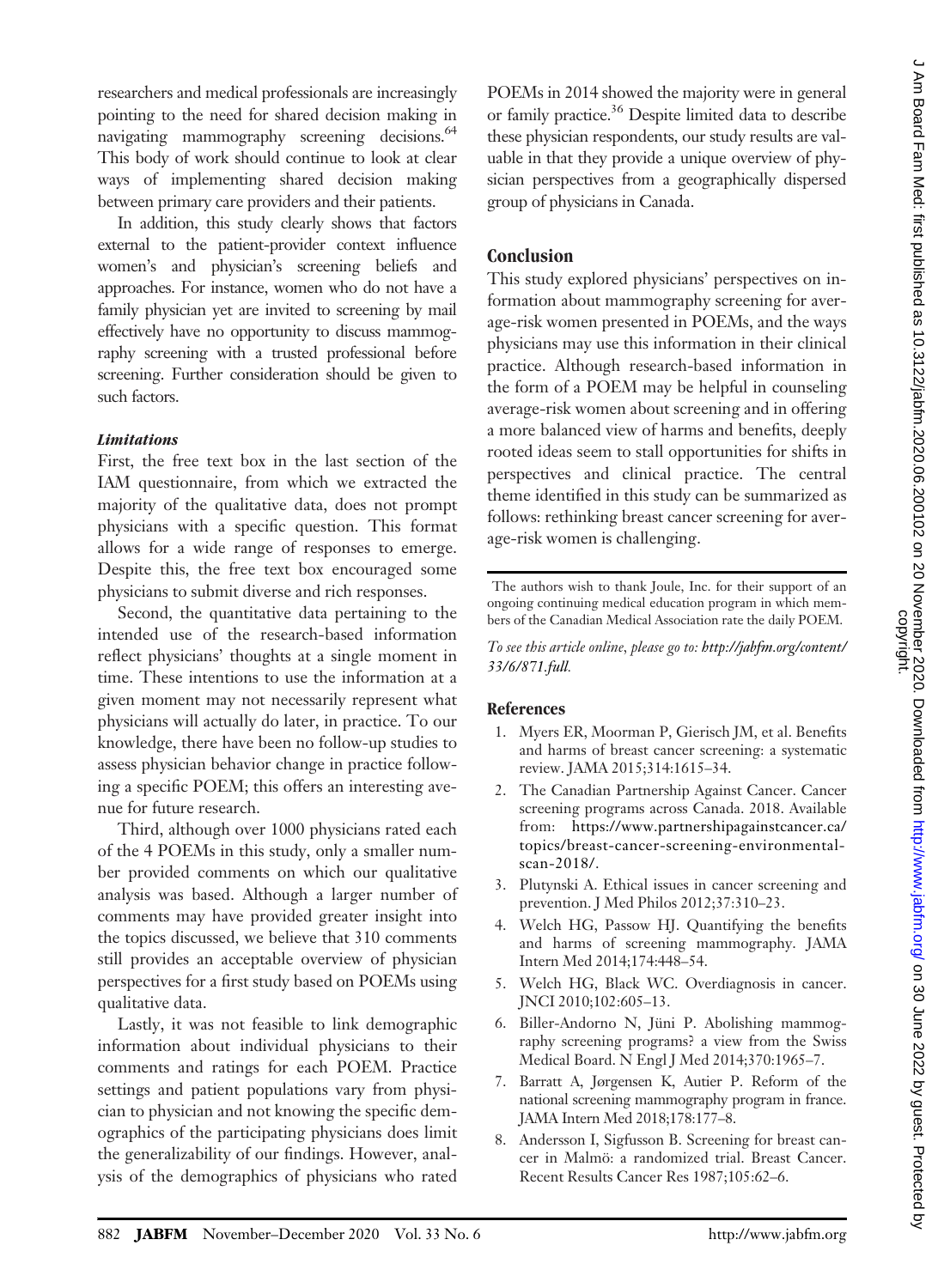- 9. Nyström L, Bjurstam N, Jonsson H, Zackrisson S, Frisell J. Reduced breast cancer mortality after 20+ years of follow-up in the Swedish randomized controlled mammography trials in Malmö, Stockholm, and Göteborg. J Med Screen 2017;24:34–42.
- 10. Gøtzsche PC, Jørgensen KJ. Screening for breast cancer with mammography. Cochrane Database Syst Rev 2013;2013:CD001877.
- 11. Juth N, Munthe C. The ethics of screening in health care and medicine: serving society or serving the patient? Berlin, Germany: Springer Science & Business Media; 2011.
- 12. The Independent Panel on UK Breast Cancer Screening. The benefits and harms of breast cancer screening: an independent review. Lancet 2012;380: 1778–86.
- 13. Klarenbach S, Sims-Jones N, Lewin G, et al. Recommendations on screening for breast cancer in women aged 40–74 years who are not at increased risk for breast cancer. Can Med Assoc J 2018;190: E1441–E1451.
- 14. Hoffmann TC, Del Mar C. Clinicians' expectations of the benefits and harms of treatments, screening, and tests: a systematic review. JAMA Intern Med 2017;177:407–19.
- 15. Wegwarth O, Schwartz LM, Woloshin S, Gaissmaier W, Gigerenzer G. Do physicians understand cancer screening statistics? A national survey of primary care physicians in the United States. Ann Intern Med 2012;156:340–9.
- 16. The Canadian Task Force on Preventive Health Care. Recommendations on screening for breast cancer in average-risk women aged 40–74 years. Can Med Assoc J 2011;183:1991–2001.
- 17. The Canadian Institute for Health Information. Unnecessary Care in Canada. 2017. Available from: [https://www.cihi.ca/sites/default/](https://www.cihi.ca/sites/default/files/document/choosing-wisely-baseline-report-en-web.pdf)files/document/ [choosing-wisely-baseline-report-en-web.pdf](https://www.cihi.ca/sites/default/files/document/choosing-wisely-baseline-report-en-web.pdf).
- 18. Moynihan R, Doust J, Henry D. Preventing overdiagnosis: how to stop harming the healthy. BMJ 2012;344:e3502.
- 19. Rogers WA, Mintzker Y. Casting the net too wide on overdiagnosis: benefits, burdens and non-harmful disease. J Med Ethics 2016;42:717–103715.
- 20. Morris E, Feig SA, Drexler M, Lehman C. Implications of overdiagnosis: impact on screening mammography practices. Pop Health Manag 2015;18: S3–S11.
- 21. Barratt A. Overdiagnosis in mammography screening: a 45 year journey from shadowy idea to acknowledged reality. BMJ 2015;350:h867–h867.
- 22. Baines CJ, To T, Miller AB. Revised estimates of overdiagnosis from the Canadian National Breast Screening Study. Prev Med 2016;90:66–71.
- 23. De Gelder R, Heijnsdijk EA, Van Ravesteyn NT, Fracheboud J, Draisma G, De Koning HJ. Interpreting overdiagnosis estimates in population-

based mammography screening. Epidemiol Rev 2011;33:111–21.

- 24. Coldman A. Overdiagnosis of breast cancer associated with screening mammography. North American Association of Central Cancer Registries. 2014. Ottawa, Canada. Available from: [https://www.naaccr.](https://www.naaccr.org/wp-content/uploads/2016/11/PLENARY-6-25-14NAACCR-2014-SES-Coldman.pdf) [org/wp-content/uploads/2016/11/PLENARY-6-](https://www.naaccr.org/wp-content/uploads/2016/11/PLENARY-6-25-14NAACCR-2014-SES-Coldman.pdf) [25-14NAACCR-2014-SES-Coldman.pdf.](https://www.naaccr.org/wp-content/uploads/2016/11/PLENARY-6-25-14NAACCR-2014-SES-Coldman.pdf)
- 25. Loeb S, Bjurlin MA, Nicholson J, et al. Overdiagnosis and overtreatment of prostate cancer. Eur Urol 2014;65:1046–55.
- 26. Cassel CK, Guest JA. Choosing wisely: helping physicians and patients make smart decisions about their care. JAMA 2012;307:1801–2.
- 27. Ebell MH, Thai TN, Royalty KJ. Cancer screening recommendations: an international comparison of high income countries. Public Health Rev 2018;39:7.
- 28. Miller JW, Baldwin LM, Matthews B, et al. Physicians' beliefs about effectiveness of cancer screening tests: a national survey of family physicians, general internists, and obstetrician-gynecologists. Prev Med 2014;69:37–42.
- 29. Meissner HI, Klabunde CN, Han PK, Benard VB, Breen N. Breast cancer screening beliefs, recommendations and practices: primary care physicians in the United States. Cancer 2011;117:3101–11.
- 30. Scheel JR, Hippe DS, Chen LE, et al. Are physicians influenced by their own specialty society's guidelines regarding mammography screening? An analysis of nationally representative data. Am J Roentgenol 2016;207:959–64.
- 31. Smith P, Hum S, Kakzanov VD, Giudice ME, Heisey R. Physicians' attitudes and behaviour toward screening mammography in women 40 to 49 years of age. Can Fam Physician 2012;58:e508–e13.
- 32. Tudiver F, Guibert R, Haggerty J, et al. What influences family physicians' cancer screening decisions when practice guidelines are unclear or conflicting? J Fam Pract 2002;51:760.
- 33. Haggerty J, Tudiver F, Brown JB, Herbert C, Ciampi A, Guibert R. Patients' anxiety and expectations: how they influence family physicians' decisions to order cancer screening tests. Can Fam Physician 2005;51:1658–9.
- 34. Chamot E, Charvet A, Perneger TV. Women's preferences for doctor's involvement in decisions about mammography screening. Med Decis Making 2004;24:379–85.
- 35. Grad R, Pluye P, Tang D, Shulha M, Slawson DC, Shaughnessy AF. Patient-Oriented Evidence that Matters  $(DOEMs)^{TM}$  suggest potential clinical topics for the Choosing Wisely<sup>TM</sup> campaign. J Am Board Fam Med 2015;28:184–9.
- 36. Grad RO, Tang DLP. POEMs reveal candidate clinical topics for the Choosing Wisely Campaign. Preventing Overdiagnosis Conference. Bethesda, MD, September 2015.